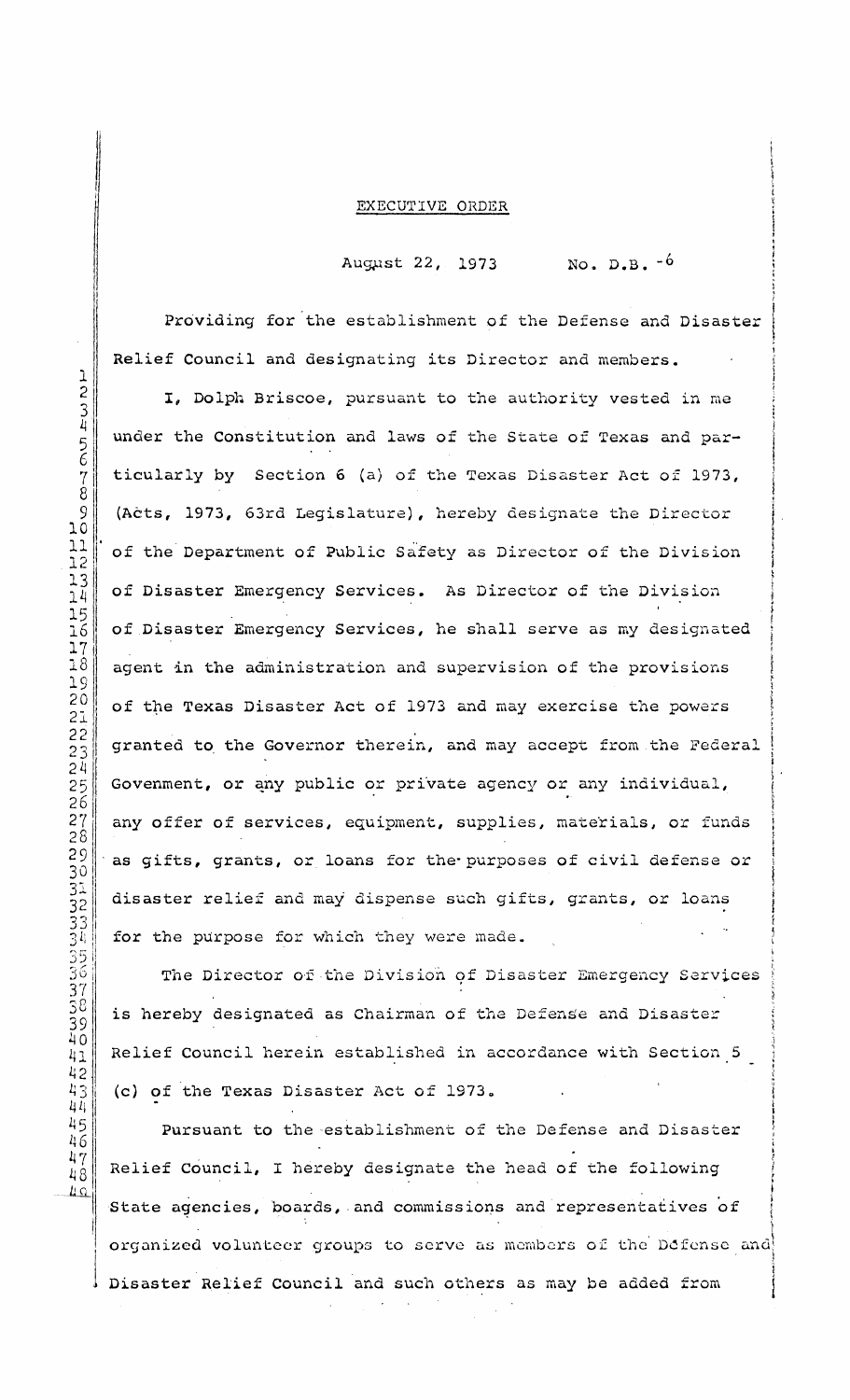the Defense and Disaster Relief Council. groups may delegate a member of his staff to represent him on State agencies, boards and commissions and organized volunteer Plan and Annexes thereto. The head of each of the designated Adjutant General's Department Texas Aeronautics Commission Agriculture,Department Texas Air Control Board Attorney General State Auditor State Building Commission Comptroller of Public Accounts Board of Control Texas Education Agency Texas Employment Commission Department of Health Highway Department State Board of Insurance Texas Industrial Commission Texas Board of Mental Health and Mental Retardation Parks and Wildlife Department Department of Public Safety Department of Public Welfare Railroad Commission Veterans' Affairs Commission Water Development Board water Quality Board Water Rights Commission Texas Forest Service Texas Civil Air Patrol Commission Division of Disaster Emergency Services Texas Department of Community Affairs American Red Cross Texas State TeGhnical Institute time **to** time. Each of the above designated agencies and groups has legal functions relating **to** important phases of the State and Federal or group shall be delineated in the State Emergency Operations Disaster Acts. Duties and responsibilities of each such agency

I

|<br>|<br>|

I<br>I<br>I<br>I

I<br>I<br>I<br>I<br>I

**I** 

**International** ! i<br>Indonesia<br>Indonesia

i<br>International Company of the Company of the Company of the Company of the Company of the Company of the Company of the Company of the Company of the Company of the Company of the Company of the Company of the Company of I j i<br>Indiana i

 $\mathbf{I}$ ! I i I' 1

**International Control** 

,I 1 i I I  $\left\{ \right.$ i *<i><u>indication*</u> *t*

46 47  $\frac{48}{49}$  1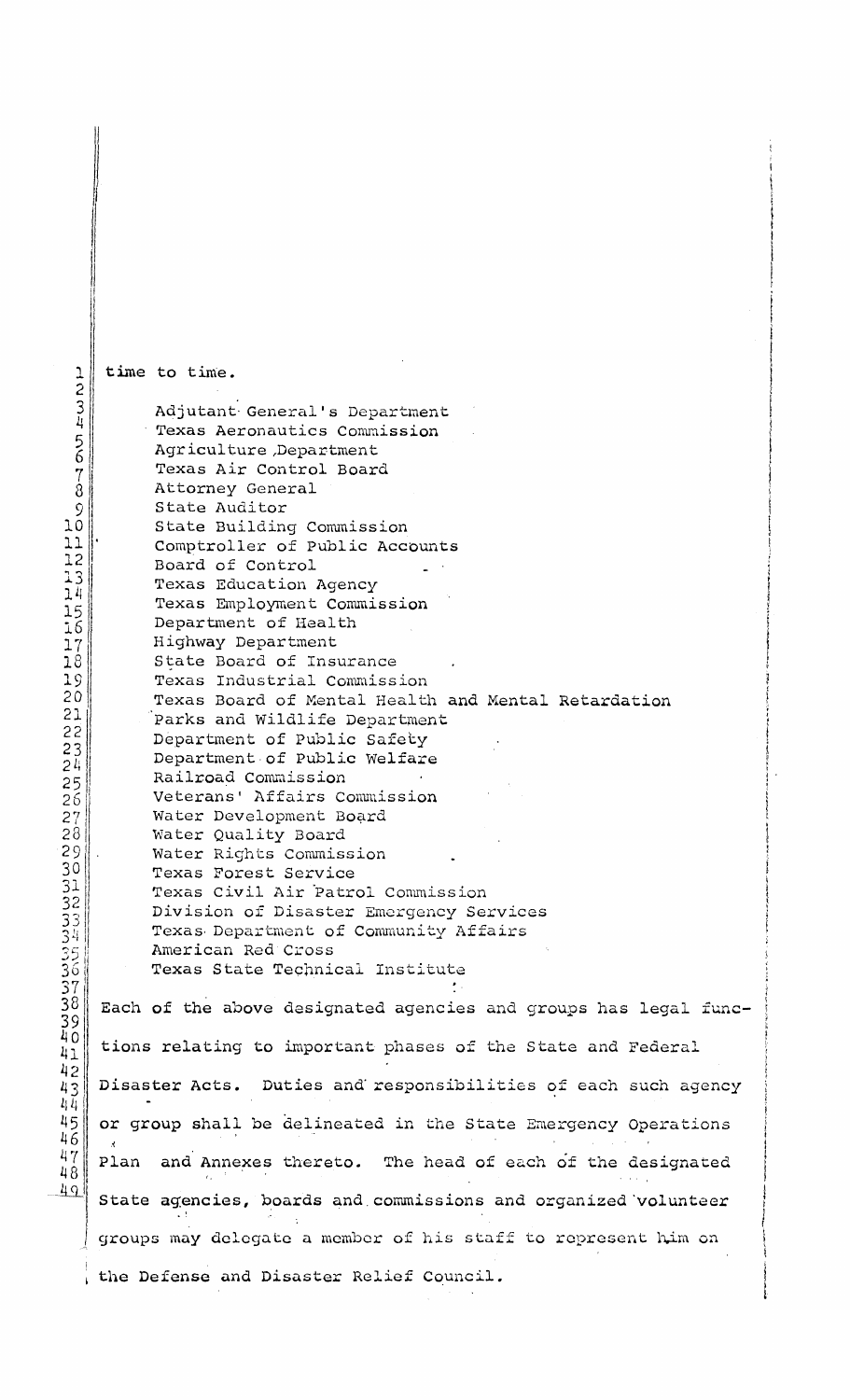The Division of Disaster Emergency Services shall establish operational areas to be known as Disaster Districts which shall I correspond to the boundaries of the Texas Highway Patrol Districts and Sub-districts and shall arrange for <sup>a</sup> District Disaster Committee for each Disaster District to be composed of representatives of each State agency, board or commission having membership on the Defense and Disaster Relief Council. The Highway Patrol Commanding Officer of each Highway Patrol District or Sub-district shall serve as Chairman of the District Disaster Committee. Such Highway Patrol Chairman shall be assisted by the Division of Disaster Emergency Services Representative assigned to that District who shall provide guidance, counsel and administrative support as may be required.

I i **International** I ! I I

i<br>III aasta maanda maanda maanda waxaa ka mid ahaa ka mid ahaa ka mid ahaa ka mid ahaa ka mid ahaa ka mid ahaa k<br>Isaac ahaa ka mid ahaa ka mid ahaa ka mid ahaa ka mid ahaa ka mid ahaa ka mid ahaa ka mid ahaa ka mid ahaa ka

**in successive** f , I

The Defense and Disaster Relief Council is hereby authorized to issue such directives and executive orders as may be. necessary to effectuate the purpose of the Texas Disaster Act of 1973 and is further authorized and empowered to exercise the specific powers enumerated in the Act.

This Executive Order has been effective since May 28, 1973 and shall continue to be effective until abrogated or cancelled. All existing compacts, agreements, organizations, plans operations, directives and executive orders not in conflict

1